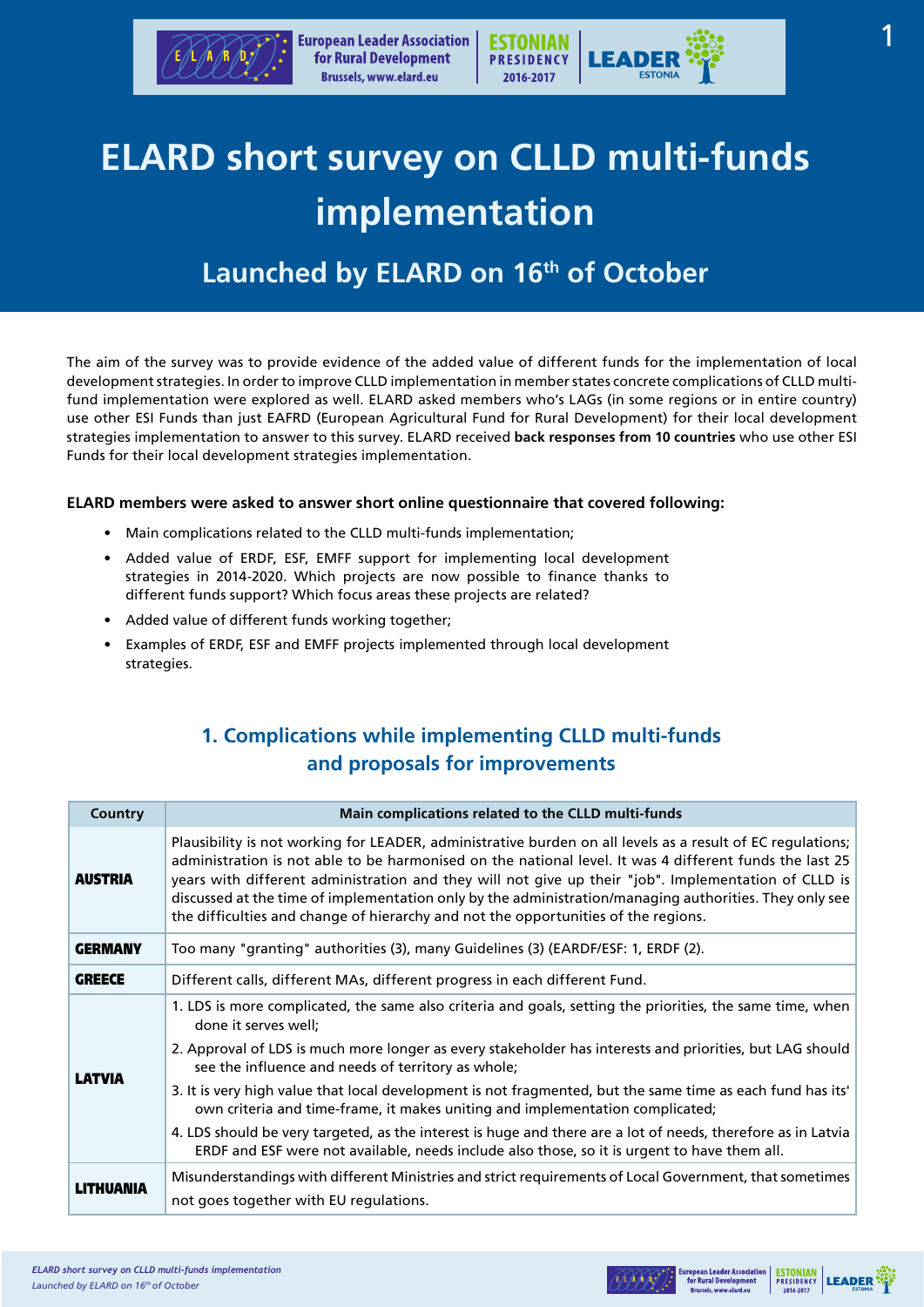|                 | 1. Long-term procedures (ie. almost 9 months for 3 000 euro donation).                                                                                                                                                                                                                                                                                                                                                                                                                                                                                                                                                                                                                                                                                                                                                                                                                                                                                         |
|-----------------|----------------------------------------------------------------------------------------------------------------------------------------------------------------------------------------------------------------------------------------------------------------------------------------------------------------------------------------------------------------------------------------------------------------------------------------------------------------------------------------------------------------------------------------------------------------------------------------------------------------------------------------------------------------------------------------------------------------------------------------------------------------------------------------------------------------------------------------------------------------------------------------------------------------------------------------------------------------|
| <b>POLAND</b>   | 2. Wrong implementation of CLLD as another step of administration.                                                                                                                                                                                                                                                                                                                                                                                                                                                                                                                                                                                                                                                                                                                                                                                                                                                                                             |
|                 | 3. Low interpretations area of i.e. cost and tools left for LAGs.                                                                                                                                                                                                                                                                                                                                                                                                                                                                                                                                                                                                                                                                                                                                                                                                                                                                                              |
|                 | 4. Weak position of LAG in confrontation with administration responsible for ERDF or ESF especially.                                                                                                                                                                                                                                                                                                                                                                                                                                                                                                                                                                                                                                                                                                                                                                                                                                                           |
|                 | 5. Very low flexibility of regional administration in changing local strategies during imple-mentation.                                                                                                                                                                                                                                                                                                                                                                                                                                                                                                                                                                                                                                                                                                                                                                                                                                                        |
|                 | 6. Low unemployment level in Poland is causing that, there is no people who want to participate in<br>projects. Realization of goals established a few years ago. Delays at the Marshals office in approving<br>local revitalization programs without which the call of proposals cannot be announced. Frequent<br>changes to the rules. Difficult requirements of ESF projects.                                                                                                                                                                                                                                                                                                                                                                                                                                                                                                                                                                               |
|                 | Centralisation - loosing autonomy and flexibility to the necessary territorial adjustment of policies;<br>increasing the amount of bureaucracy and paperwork, compromising the territorial animation,                                                                                                                                                                                                                                                                                                                                                                                                                                                                                                                                                                                                                                                                                                                                                          |
| <b>PORTUGAL</b> | which was one of LEADER's distinctive characteristics; avoiding risk taking, which means reducing the<br>innovative nature of the projects supported; pre-defined menu of measures to all LAGs. Portugal is one<br>of those Member States, were LEADER became a delivery mechanism of earmarked financial resources<br>within a pre-defined list of measures (both in EAFRD and in ERDF + ESF); the increasing complexity on<br>dealing with several non-coordinated Management Authorities, several national or regional regulations<br>and several IT systems; each measure in LAG LDS must be funded by a single fund, as well as each project<br>has to be submitted to a mono-fund call for projects, so, in fact, this is not a real multi-fund approach;<br>reduction of EAFRD allocation to LEADER (the minimum of 5% imposed by the EU regulation) with the<br>justifications that the other funds would come to cover other domains of intervention. |
| <b>SLOVAKIA</b> | Everything is ready for the implementation, but LAGs still haven't been selected, so there is basically no<br>implementation.                                                                                                                                                                                                                                                                                                                                                                                                                                                                                                                                                                                                                                                                                                                                                                                                                                  |
| <b>SLOVENIA</b> | In any case, the procedures are too complicated and administratively demanding. By interlacing funds,<br>the level of complexity is enhanced. So often, the effect of co-financing does not outweigh the work<br>invested in the project, and therefore these funds for certain beneficiaries, which could contribute<br>significantly to the development of the local environment, become uninteresting.                                                                                                                                                                                                                                                                                                                                                                                                                                                                                                                                                      |
| <b>SWEDEN</b>   | Administration and complex application routines takes focus off the main goal - the development ideas<br>and tragically scares potential applicants off before they even apply. The multi-funding is working great<br>when you finally see the projects. Due to regulations and administrative difficulties it is also hard to focus<br>on added value when the program is mainly evaluated by hard facts (jobs created or new businesses<br>established). The budget is divided by fund, many of the projects include activities that could involve<br>several funds, but there are rules for one fund project has to correspond. Again it is the local level that<br>has to make the really broad project working with themes concerning all funds, possible.                                                                                                                                                                                                |
|                 | Different rules per fund in how to use the logotypes from EU - where, how and when - makes it very<br>hard for the project-owners, these are small but very disturbing and costly facts;                                                                                                                                                                                                                                                                                                                                                                                                                                                                                                                                                                                                                                                                                                                                                                       |
|                 | It is not clear at all today, and if a mistake is made, the project owner has to bear the cost. Also when<br>reporting the projects, our MA does not use the same indicators and goals for different funds; they all<br>differ, which makes it hard for the LAG-offices to work with.                                                                                                                                                                                                                                                                                                                                                                                                                                                                                                                                                                                                                                                                          |
|                 | Also, even worse, our national MA is not interested in which indicators might be realized in one fund,<br>that are not national target, which means that we do not actually measure the added value on a national<br>level. Measuring the added value has to be taken care of at the local level. And probably summed up by<br>the national leader organization.                                                                                                                                                                                                                                                                                                                                                                                                                                                                                                                                                                                               |
|                 | It is hard to make the budget for administration and animation sum up, there are so many more target<br>groups but at the same time less money in total, which makes the budget for the office smaller even if<br>it is a higher percentage.                                                                                                                                                                                                                                                                                                                                                                                                                                                                                                                                                                                                                                                                                                                   |



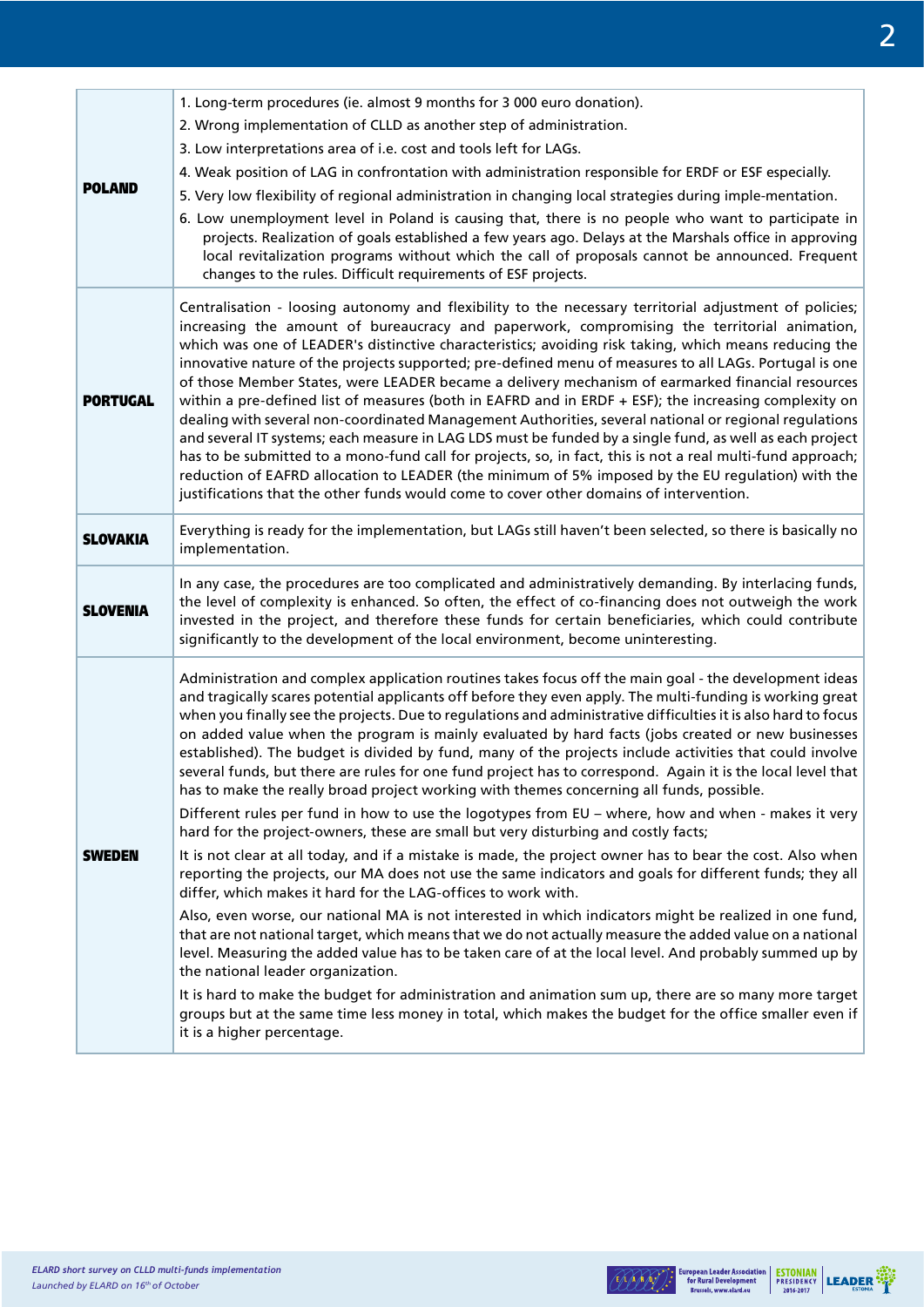### **What has to be changed in order to simplify the implementation of CLLD multi-funds implementation?**

| <b>Country</b>   | What could be simplified?                                                                                                                                                                                                                                                                                                                                                                                                                                                                                                                                                                                                                                                                                                                                                                                                                                                                                                                                                                                                                                                                                                                                                                                                                                                                                                                         |
|------------------|---------------------------------------------------------------------------------------------------------------------------------------------------------------------------------------------------------------------------------------------------------------------------------------------------------------------------------------------------------------------------------------------------------------------------------------------------------------------------------------------------------------------------------------------------------------------------------------------------------------------------------------------------------------------------------------------------------------------------------------------------------------------------------------------------------------------------------------------------------------------------------------------------------------------------------------------------------------------------------------------------------------------------------------------------------------------------------------------------------------------------------------------------------------------------------------------------------------------------------------------------------------------------------------------------------------------------------------------------|
| <b>AUSTRIA</b>   | Output orientation, only one control system, simplified costs, One CLLD programme covering all the<br>funds (like LEADER II). Output orientation instead of is every cent spent correctly, only one control<br>system more simplified cost options based on national empirical value one CLLD fund/OP covering all<br>other funds (back to LEADER II) one set of rules with the needs of CLLD and not the requirements of all<br>other funds.                                                                                                                                                                                                                                                                                                                                                                                                                                                                                                                                                                                                                                                                                                                                                                                                                                                                                                     |
| <b>GERMANY</b>   | Aim: only one funding Guidelines (CLLD-Implementation), only one authority.                                                                                                                                                                                                                                                                                                                                                                                                                                                                                                                                                                                                                                                                                                                                                                                                                                                                                                                                                                                                                                                                                                                                                                                                                                                                       |
| <b>GREECE</b>    | One call, common approval, same progress. One umbrella MA for CLLD.                                                                                                                                                                                                                                                                                                                                                                                                                                                                                                                                                                                                                                                                                                                                                                                                                                                                                                                                                                                                                                                                                                                                                                                                                                                                               |
| <b>LATVIA</b>    | - One paying agency for all funds;<br>- One application form for all funds;<br>- One action plan.<br>Have it in this period - works great, so should be brought to the next period as well:<br>- One administrative body in local level (for LAG/FLAG, urban LAG). It is already better in this period,<br>when just time-tables are separate, but all the rest can be joined;<br>- One LDS for all funds;<br>- United selection of LDS and local bodies (LAGs, FLAGs);<br>- One PA                                                                                                                                                                                                                                                                                                                                                                                                                                                                                                                                                                                                                                                                                                                                                                                                                                                               |
| <b>LITHUANIA</b> | National rules and restrictions.                                                                                                                                                                                                                                                                                                                                                                                                                                                                                                                                                                                                                                                                                                                                                                                                                                                                                                                                                                                                                                                                                                                                                                                                                                                                                                                  |
| <b>POLAND</b>    | 1. LAGs should have more independence from public administration.<br>2. LAGs should be more like independent local development agencies focused on inspiring or networking<br>than only financing development.                                                                                                                                                                                                                                                                                                                                                                                                                                                                                                                                                                                                                                                                                                                                                                                                                                                                                                                                                                                                                                                                                                                                    |
|                  | 3. LAGs should more work on self-development as a social economy enterprise on rural area using CLLD.                                                                                                                                                                                                                                                                                                                                                                                                                                                                                                                                                                                                                                                                                                                                                                                                                                                                                                                                                                                                                                                                                                                                                                                                                                             |
| <b>PORTUGAL</b>  | The European Commission prepared the Common Provisions Regulation (also approved by the Council<br>and the European Parliament), supported the preparation of a set of guidelines for CLLD, which were<br>not mandatory, but doesn't monitor the way Member States designed and implementing this new<br>instrument;<br>Implementing multi-funded CLLD needs strong coordination between the different Funds managing<br>authorities, which so far didn't happen, and which hampers the potential of this tool;<br>Budgetary constraints and a disproportionate administrative burden, undermine the capacity of LAGs<br>for territorial animation. A wider use of Simplified Cost Options and simplification of procedures is<br>mandatory;<br>LAGs must be seen as partners in implementation of rural development policies with their own identity<br>and autonomy. Rebuilding mutual trust is mandatory (but will be one of the most difficult tasks for the<br>renewal of LEADER);<br>Simple and harmonized rules: timely definition of simple rules, guidelines, evaluation and flexible IT<br>systems aiming at maximum harmonization between the European Structural and Investment Funds,<br>involving all stakeholders;<br>one CLLD source of funding, coordination under one single MA and one unique set of rules at the EU<br>level. |
| <b>SLOVAKIA</b>  | Possibility of lump sums could have less regulations, also less national level policy.                                                                                                                                                                                                                                                                                                                                                                                                                                                                                                                                                                                                                                                                                                                                                                                                                                                                                                                                                                                                                                                                                                                                                                                                                                                            |
| <b>SLOVENIA</b>  | We believe that the funds in their rules should more closely take into account the needs of the local<br>environment and adapt with their contents to these needs (and not vice versa). Also, pre-financing and<br>several intermediate claims for an operation should be enabled, which in fact could also support smaller<br>initiatives that lack initial and liquid capital.                                                                                                                                                                                                                                                                                                                                                                                                                                                                                                                                                                                                                                                                                                                                                                                                                                                                                                                                                                  |
| SWEDEN           | Put focus on benefits from development projects and lower the administrative demands in order to be<br>able to achieve locally led development. Better written guide from the national level on how to use<br>the logotypes (this is on the way). Better report system. A computer system developed for the purpose<br>of CLLD. Clear communication. Leader cannot be fixed with a few simplifications here and there, the<br>whole set-up needs a complete makeover - see the Tartu declaration of 2016. Simplify the plausibility<br>assessment. The problems are not due to the multi-funding as we perceive it, but due to the fact that<br>the control of reasonable costs have gone too far in all funds. If it was possible to do one application,<br>but to be founded by more than one fund that would be great.                                                                                                                                                                                                                                                                                                                                                                                                                                                                                                                         |

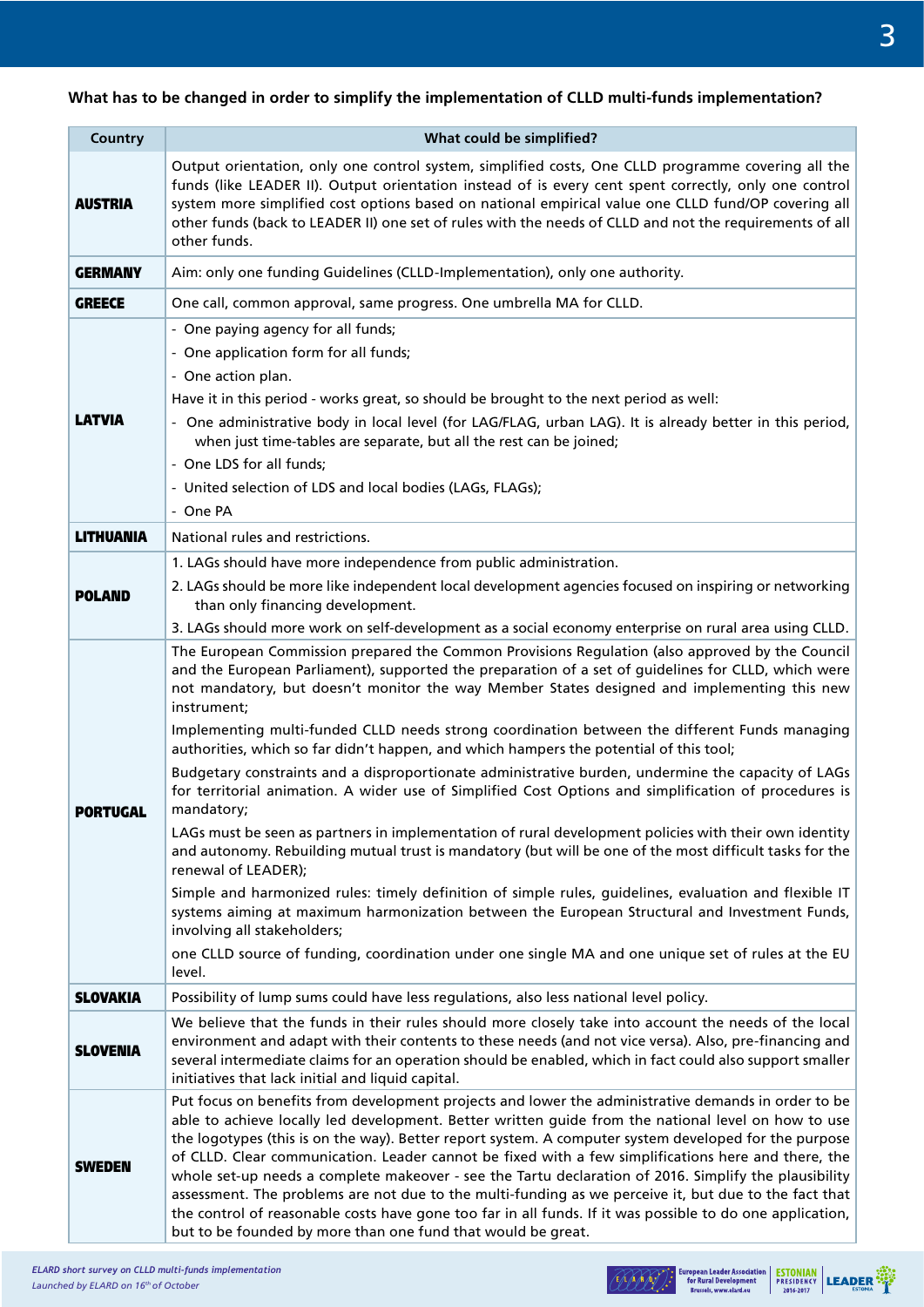### **2. Added value of ERDF, ESF, EMFF for the implementation of local development strategies**

Added value of ERDF (European Regional Development Fund) support for implementing local development strategies in 2014-2020. Which activities/ projects are now possible to finance thanks to ERDF support? Please select the ERDF focus area(s) these activities/ projects are related. Analysis bases on 22 responses that were given under this question.

Added value of ESF support for implementing local development strategies in 2014-2020. Which activities/ projects are now possible to finance thanks to ESF support? Please select the ESF objectives these activities/ projects are related. Analysis bases on 19 responses that were given under this question.

Added value of EMFF support for implementing local development strategies. Which activities/projects are now possible to finance thanks to EMFF support? Please select the EMFF objectives these activities/projects are related. Analysis bases on 8 responses that were given under this question.



Investing in education, skills and lifelong learning

Promoting social inclusion and combating poverty

Promoting employment and supporting labor mobility

Enhancing institutional capacity and an efficent public administration

Finances projects that create new jobs and improve quality of life along European coasts

Supports coastal communities in diversifying their economies

Helps fisherman in the transition

to sustainable fishing

Makes it easier for applicants to access financing



0% 10% 20% 30% 40% 50% 60% 70% 80% 90%



### **Conclusive diagram of different funds (EMFF, ESF, ERDF)**





**ESTONIAN**<br>PRESIDENCY

**LEADER**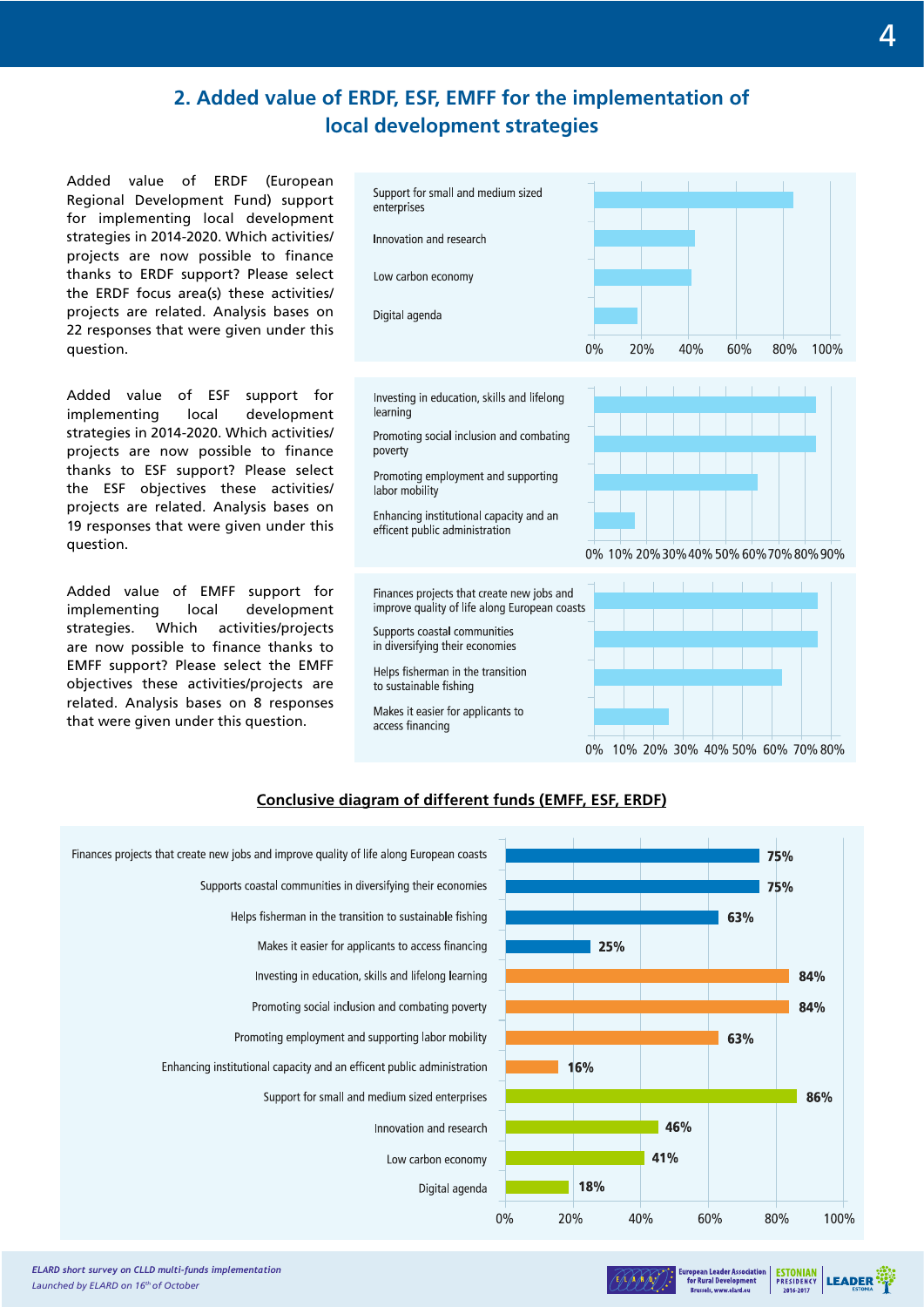### **Added value of different funds working together**

| Country         | Added value of different funds working together for the implementation<br>of local development strategies.                                                                                                                                                                                                                                                                                                                                                                                                                                                                                                                                                                                                    |
|-----------------|---------------------------------------------------------------------------------------------------------------------------------------------------------------------------------------------------------------------------------------------------------------------------------------------------------------------------------------------------------------------------------------------------------------------------------------------------------------------------------------------------------------------------------------------------------------------------------------------------------------------------------------------------------------------------------------------------------------|
| <b>AUSTRIA</b>  | One stop shop for local development. Streamlining the implementation of different funds towards the                                                                                                                                                                                                                                                                                                                                                                                                                                                                                                                                                                                                           |
|                 | people at the ground<br>Breaking down Europe 2020 to the local level. Involving new and more stakeholders towards local<br>development. Fostering Governance due to the decision on local level - which means the regional and<br>national level has to work together with the local level.                                                                                                                                                                                                                                                                                                                                                                                                                   |
| <b>GREECE</b>   | Multi-funding offers the ability to globally approach the needs of the local communities, involving<br>support to different areas and professionals and covering the needs of professionals and local Community<br>related to Social and Educational subjects.                                                                                                                                                                                                                                                                                                                                                                                                                                                |
| <b>LATVIA</b>   | - Local Development Strategies (LDS) are allowing to set priorities for the territory as whole (not just<br>sectorial);                                                                                                                                                                                                                                                                                                                                                                                                                                                                                                                                                                                       |
|                 | - LDS reduce overlapping of usage the funds;<br>- Possibility to enrich and fulfil the goals implementing both funds;<br>- Less administrative work as both funds in Latvia are administrated by the same organization - one LAG<br>(which is also FLAG);                                                                                                                                                                                                                                                                                                                                                                                                                                                     |
| <b>POLAND</b>   | Focusing 3 different funds with their possibilities on not more than 3 targets for territory will give<br>complex support to development. Pushing forward solutions of local problems in short and long term<br>(by ESF or/and ERDF) is more effective than financing projects only from one fund. Connection with<br>EAFRD it is like pulling solutions pushed by previous listed funds.                                                                                                                                                                                                                                                                                                                     |
| <b>PORTUGAL</b> | During the design of their LDS, LAGs expected to broaden the domains of their intervention at local<br>level, to support more integrated projects responding to different needs: investment in infrastructure<br>and services, training and capacity building to beneficiaries and to increase the amount of financial<br>resources available for Local Development Strategies.                                                                                                                                                                                                                                                                                                                               |
| <b>SLOVAKIA</b> | The added value is that finally there is huge support for private sector and of course more money in total<br>for LEADER/CLLD. However this to work properly, it is absolutely necessary to create one operational<br>programme that can finance LAGs, because every operational programme has different goals and rules<br>and then its very difficult to implement.                                                                                                                                                                                                                                                                                                                                         |
| <b>SLOVENIA</b> | The advantage of the various funds is, in particular, in the greater range of available funds. Other<br>benefits are also in the larger range of possible content (goals), a greater range of potential beneficiaries<br>(including individuals, farmers), a greater set of eligible costs (for example: in non-financial contribution)<br>and the possibility of applying for a higher percentage of co-financing (for example: certain measures in<br>the EAFRD are also supported by only 40%, while the EFRD can be 80%).                                                                                                                                                                                 |
|                 | All funds working together makes more ideas come true in an inventive way. It opens new ways of<br>adding value to one project and helps in any community led development project as we come together<br>in collaborative projects. The multi-fund system allows us to work with specific themes with a broader<br>approach. We don't need to turn down or thwart a project because the applicant wants some activities<br>to be arranged in town. A clear example is that it is easier to work with facilitating development of new<br>social enterprises (giving place for the ESF target groups) if we can fund these small companies than if<br>we can just fund rural development in more general terms. |
|                 | It is easier to attract a wider group of important actors and hence a better possibility to make a positive<br>difference at a territory level.                                                                                                                                                                                                                                                                                                                                                                                                                                                                                                                                                               |
| SWEDEN          | The means to assist entrepreneurs and small companies more directly - in rural areas, towns/cities as well<br>as links between the two.                                                                                                                                                                                                                                                                                                                                                                                                                                                                                                                                                                       |
|                 | We can promote CLLD with a broader (development) perspective, reach new target groups and with<br>ERDF we can now support SMEs in a much better way. Although, some LAGs find it more challenging<br>than expected to actually work with the ESF since there are many other authorities involved and a lot of<br>other initiatives going on with support from many other directions.                                                                                                                                                                                                                                                                                                                          |
|                 | Too early to evaluate, but huge value, we believe, to support business development with the support<br>from ERDF funding.                                                                                                                                                                                                                                                                                                                                                                                                                                                                                                                                                                                     |
|                 | The whole strategy and the way we work has changed. There is a view of the geographical area as whole<br>and not just the part that is rural. (We have four towns in our area that are big for Swedish point of view,<br>from 30-70.000 inhabitants). Office and board consider all aspects when at work, i.e. when deciding on<br>further steps in the strategy as well as when deciding on projects.                                                                                                                                                                                                                                                                                                        |

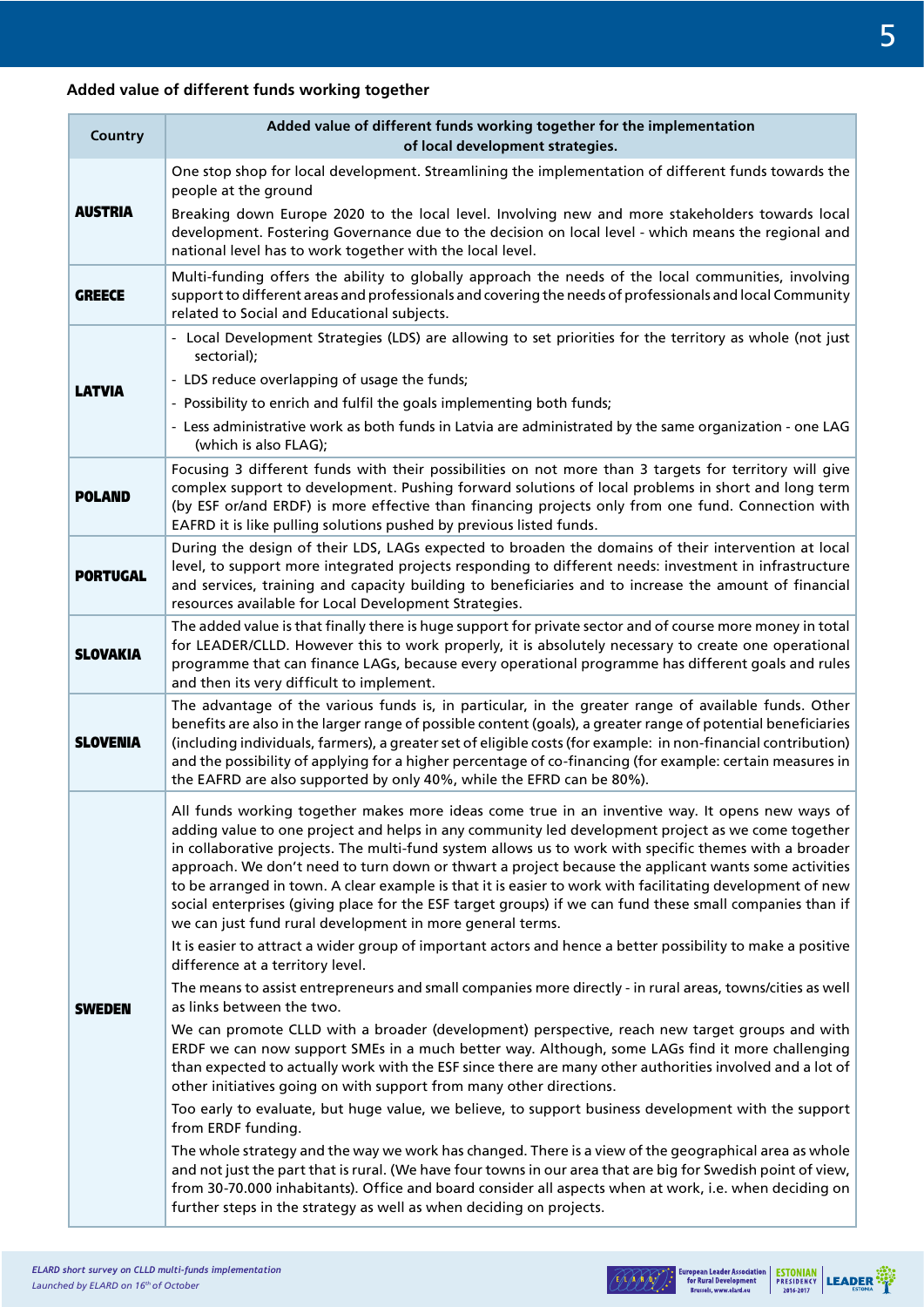| <b>SWEDEN</b> | There is for example always the inclusion of unemployed present at the discussion, as well as how to<br>make voluntary organizations more business-minded, how to make them less dependent on economic<br>support. The discussion and work on cooperation urban-rural is very present in our area now. Also<br>we have the possibility to promote synergies between rural actions-regional and fisheries which has<br>before not been the case. For example that rural initiatives in rural communities connect with coastal<br>communities, etc. These things we feedback to our projects, which makes a real difference, concretely<br>in the way the projects are being conducted. It has changed who is elected in our LAG, and it has made<br>LAG more attractive to work in. |
|---------------|------------------------------------------------------------------------------------------------------------------------------------------------------------------------------------------------------------------------------------------------------------------------------------------------------------------------------------------------------------------------------------------------------------------------------------------------------------------------------------------------------------------------------------------------------------------------------------------------------------------------------------------------------------------------------------------------------------------------------------------------------------------------------------|
|               | Now when we can start with umbrella projects in Sweden, with start 2018, it will be easier to reach out<br>to small enterprises. Some LAGs will have a project with smaller support (cheques) with start 2018 for<br>small and medium-sized Enterprises. ERDF going to fit perfectly.                                                                                                                                                                                                                                                                                                                                                                                                                                                                                              |
|               | To connect projects within different funds, new opportunities can develop. As employed in leader we<br>have an important role to connect projects that can be useful for each other.                                                                                                                                                                                                                                                                                                                                                                                                                                                                                                                                                                                               |
|               | We can use our strategies in a better way to achieve the goals we have set up. But the best model would<br>have been that the money from all funds were located into one budget to work with.                                                                                                                                                                                                                                                                                                                                                                                                                                                                                                                                                                                      |

### **3. Project examples from different funds**

ELARD members were asked to bring forward at least one concrete project example where they have used ERDF, ESF or EMFF support. The project was asked to describe shortly with maximum 10 sentences (aims, activities, target group, results, budget).

### **Examples of European Regional Development Fund (ERDF)**

- 1. Minimizing emissions (PM 2,5 and PM10) of household pollutants on rural area by assembling energy form the sun (Poland).
- 2. Fostering renewable energy combined with innovation and education of local actors. Main steps: strategy for the area regarding use of solar; installing a professional coordination office; training local SMEs; implementing renewable energy plants through public and private stakeholders mostly by local SMEs in the area (Austria).
- 3. Project title: Network of local suppliers of rural goodies; Project goal: To create a network of local providers in the LAG region Dolenjska and Bela Krajina, which will include at least 30 providers and at least 10 sales outlets for the sale of products from the countryside. With the help of this network, individuals will improve their cooperation in sales and purchasing marketing, thereby stabilizing their jobs directly linked to agricultural holdings. Target group: The grain group is a provider of food processing / processing products and the production of other products typical of the countryside and retail outlets offering short-chain products. Activities in the project: education and training of providers; setting up shelves with local products within existing retail outlets; development of mobile application, promotion and publicity. Project results: a well-formed network of providers (1); sales point s (10); spelled portal network of providers (1) M number of visitors portal (1000). Budget Project: 119,753.89 EUR, ERDF funds: 95,810.94 EUR (**Slovenia**).

### **Examples from Sweden:**

- 4. A study on new ways for locally produced food to reach consumers while adding value to the non-profit sector.
- 5. Pre-study with a network of small businesses and NGO:s that together are investigating how it is possible to build small houses. They are doing technical drawings with types of housing, investigating the planning process and reasoning about choice of building materials. The members of the network are spread over 3 municipalities, and some are based in a town. The ERDF was possible to use since this is involving businesses in town AND countryside. It is not a commercial project at this stage, but since we now have goals in our Leader strategy that clearly indicates support for local businesses with ERDF, this is a completely non-controversial project in relation to funding rules.
- 6. Small investment support projects of around 9000 Euros for small enterprises to assist them in creating new products, that increases turnover and create new jobs.
- 7. Two different businesses with different target groups cooperate with the aim to create an innovative, new, product with new materials. Activities: Produce a prototype, test new materials and machines, find new working descriptions, marketing and create a joint web-shop. Target group: SMEs. Results: 8 new products and increased employment. Budget: 29 500 euro.
- 8. Broa över more or less: "Bridging the gap" is a networking and education concept aimed at developing a positive collaboration culture and future spirit in the society. This by offering exclusive competence training on leadership and personal development for key people in the local business community. The project aims to create a network of



**ESTONIAN** LEADER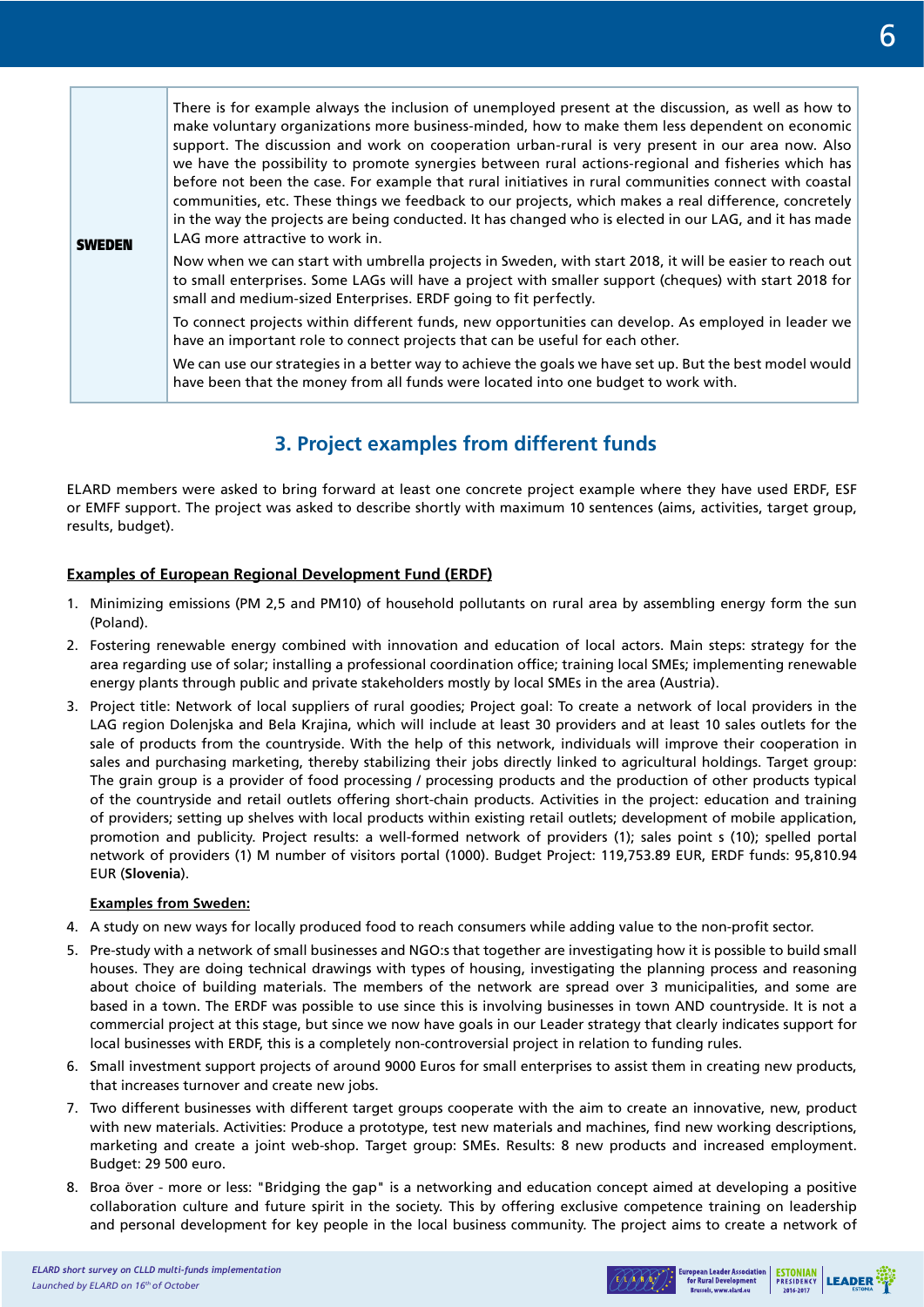dedicated community builders. Hylte Municipality today consists of many successful small and medium-sized companies with great opportunities. These companies employ people of different backgrounds and make sure that there is good speed in society. At the same time, part of Hylte's problem is that the city's largest employer has given up a large part of his staff, which gave many residents and entrepreneurs the impression that the development of the municipality is heading in the wrong direction. Over the past year, Hylte's business and population development has been positive, yet many people, in and outside the municipality, speak about problems and difficulties rather than the opportunities Hylte has. In order to reverse the development, the Business Unit and the Entrepreneurs-organization in Hylte Municipality want to create a project that develops a better and more positive cooperation and development environment in the municipality. With the help of the Broa Over project, we want to get business people and engaged community builders to find new forms of cooperation. The Project works for two years, promoting and creating a network of app. 40 people per year. The budget is about 100.000 €. The people in the network meet physically 7-8 times per year.

- 9. We have supported a social cooperation near the city of Lidköping. In the project the organization are going to support small enterprises of vegetable farmers who wants to develop their businesses. They are also going to open their cooperative farm for school children. In that way, we can see that the links between urban and rural areas are going to strengthen.
- 10. Aims: To increase the number of visitors to Uddevalla in order to increase profitability for business within tourism sector. This will generate more jobs. Activities: package and coordinate events with several partners. Also a new way to work with a central and common marketing. Target group: Small and medium-sized enterprises in the municipality of Uddevalla. Results: Very high. Budget: 761 530 SEK.
- 11. A company that would like to widen their activities into nature tourism. They will invest in new equipments and use a great area in the mountains to use with activities within nature tourism. The aim is to add more income and get more guests into the area. Activities are investing in new equipment, marketing, making the area in the mountain welcoming with paths and info points and wind shelters. The target groups are persons that are interested in outdoor activities as fishing and hunting or just for having a resting time in the nature. So far we cannot see the result. Because the project is still running. The budget is about 500 000 SEK including their own work.

### **Examples of European Social Fund (ESF)**

1. Organising soccer league for kids on rural area to include their parents for engaging them for roles (trainers, supporters, football referee) for activate them into society (**Poland**).

### **Examples from Sweden:**

- 2. A social enterprise (ESF-funded project) working together with an EAFRD-funded project building a local heritage museum.
- 3. We have not yet had any projects with ESF support but we have an ongoing application, which aims to build organizational capacity to work with people in unemployment in a broader perspective. Target group: Unemployed persons (no matter if they are young, old, immigrants or persons with disabilities). Results: A social enterprise that allows participants to practice/train on different tasks and in the long run get an employment. Budget: 126 000 euro.
- 4. We fund the project IKEF Högbo, where the target group of refugees will participate in education and internships linked to local production at Högbo use in Sandviken municipality. The project has approximately SEK 1m in budget and is currently ongoing with 15 participants. The aim is for the participants to get jobs / get closer to the labour market.
- 5. Starting up social corporations where members are individuals far from the labour market and need a way into the labour market.
- 6. "Doula and cultural-interpreter". The project aims to create meeting places for women and men, thus creating a safe and welcoming place for integration. The cultural interpreter-doulas get a great deal of trust and they become a role model for newly arrived women. The venues create a safe and welcoming place for integration and activities such as Swedish with baby, baby rhythmic, yoga, parental support and Swedish education where infants are welcome to enable women to take advantage of the Swedish language even during parental leave. Long-term effects are to increase public health and to achieve public health goals for a group that is otherwise difficult to achieve. Another goal is increased influence and introduction in Swedish society and civil society, which reduces isolation and builds networks. This in turn affects the integration, language development and introduction to the Swedish labour market positively. The Project runs for 2 years, at a cost of approximately 150.000€.
- 7. Project: "Farmers needs labour". In this project the municipality of Götene do a match between unemployed people, born in a foreign country, and farmers who are in need of labour.
- 8. Aim: To get people with mental illness who are far from the labour market to get closer employment. Activities: The participants will be activated 100% of their ability with valuable practical work that are adapted to each person. Target group: People outside the labour market. Result: Too early to tell. Budget: 1 120 000 SEK.
- 9. We have just one project that just started. The aim is to bring people closer to the labour market. Activities are

European Leader Association | ESTONIAN | LEADER